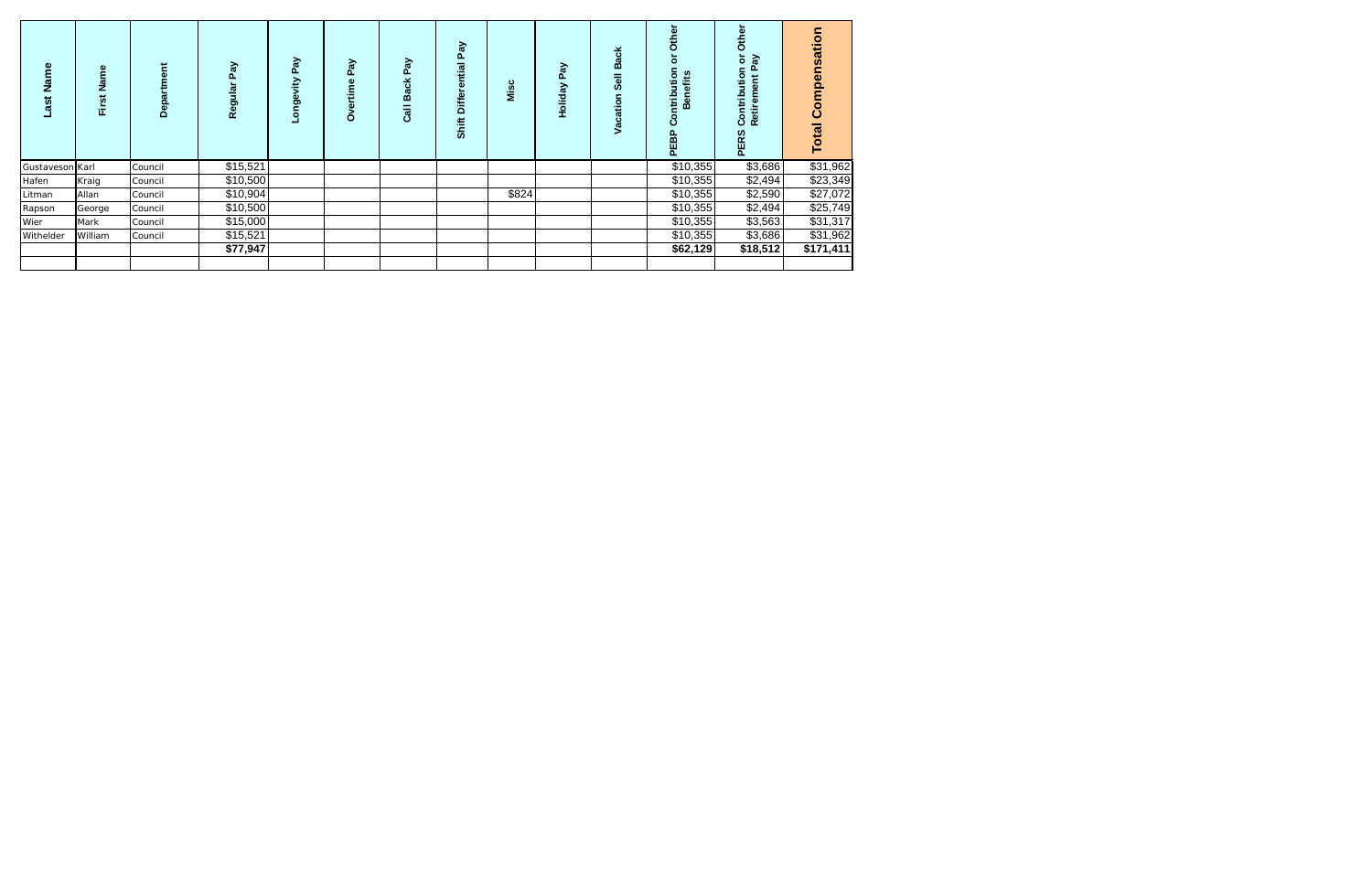| Last Name    | First Name | Department    | Regular Pay | Longevity Pay | Pay<br>Overtime | Call Back Pay | Shift Differential Pay | Misc    | Holiday Pay | Vacation Sell Back | PEBP Contribution or Other<br><b>Benefits</b> | Other<br>Contribution or<br>Retirement Pay<br><b>PERS</b> | <b>Total Compensation</b> |
|--------------|------------|---------------|-------------|---------------|-----------------|---------------|------------------------|---------|-------------|--------------------|-----------------------------------------------|-----------------------------------------------------------|---------------------------|
| Andrus       | Jayson     | Fire & Rescue | \$50,833    | \$500         | \$5,932         |               |                        |         | \$1,936     |                    | $\overline{$10,355}$                          | \$21,174                                                  | \$90,730                  |
| <b>Black</b> | William    | Fire & Rescue | \$42,960    | \$500         | \$4,506         | \$96          |                        |         | \$1,715     |                    | \$10,355                                      | \$17,957                                                  | \$78,088                  |
| Gately, III  | John       | Fire & Rescue | \$62,815    | \$800         | \$8,908         | \$531         |                        |         | \$3,108     |                    | \$10,355                                      | \$26,583                                                  | \$113,100                 |
| Giolito      | Dominic    | Fire & Rescue | \$50,907    | \$600         | \$5,839         | \$1,573       |                        | \$137   | \$2,532     |                    | \$10,355                                      | \$21,481                                                  | \$93,424                  |
| Gleeson      | James      | Fire & Rescue | \$53,378    | \$900         | \$6,395         | \$221         |                        | \$100   | \$2,824     |                    | \$10,355                                      | \$22,698                                                  | \$98,341                  |
| Hanor        | Jason      | Fire & Rescue | \$61,512    | \$1,950       | \$11,747        | \$3,673       |                        |         | \$3,290     |                    | \$10,355                                      | \$26,534                                                  | \$119,062                 |
| Kindel       | Jim        | Fire & Rescue | \$63,295    | \$1,800       | \$6,063         | \$3,290       |                        |         | \$2,742     | \$2,553            | \$10,355                                      | \$26,965                                                  | \$117,063                 |
| LeBaron      | AprilLynn  | Fire & Rescue | \$51,144    | \$500         | \$3,001         |               |                        |         | \$2,338     |                    | \$10,355                                      | \$21,458                                                  | \$88,795                  |
| Lewis        | Spencer    | Fire & Rescue | \$42,439    | \$500         | \$3,787         | \$1,918       |                        |         | \$1,837     |                    | \$10,355                                      | \$17,799                                                  | \$78,634                  |
| Liemandt     | Mark       | Fire & Rescue | \$41,000    |               | \$6,232         | \$551         |                        |         | \$2,205     |                    | \$10,355                                      | \$17,174                                                  | \$77,517                  |
| Maples       | Michael    | Fire & Rescue | \$50,311    | \$500         | \$5,792         | \$2,639       |                        |         | \$2,532     |                    | \$10,355                                      | \$21,204                                                  | \$93,678                  |
| Martinez     | William    | Fire & Rescue | \$54,190    | \$1,650       | \$7,425         | \$2,219       |                        | \$340   | \$2,738     |                    | \$10,355                                      | \$23,285                                                  | \$102,201                 |
| Misa         | GG         | Fire & Rescue | \$41,980    | \$500         | \$4,820         | \$1,056       |                        | \$2,962 | \$2,327     | \$1,005            | \$10,355                                      | \$17,811                                                  | \$82,817                  |
| Neufeld      | David      | Fire & Rescue | \$50,907    | \$500         | \$4,075         | \$419         |                        | \$50    | \$3,221     |                    | \$10,355                                      | \$21,754                                                  | \$91,280                  |
| Nowery       | Clinton    | Fire & Rescue | \$57,809    | \$900         | \$4,892         | \$3,403       |                        | \$28    | \$2,486     |                    | \$10,355                                      | \$24,325                                                  | \$104,198                 |
| Paul         | Eric       | Fire & Rescue | \$50,339    | \$500         | \$7,017         | \$2,895       |                        |         | \$2,532     |                    | \$10,355                                      | \$21,482                                                  | \$95,120                  |
| Poulsen      | Chad       | Fire & Rescue | \$54,653    | \$700         | \$6,443         | \$2,808       |                        | \$294   | \$3,060     |                    | \$10,355                                      | \$23,255                                                  | \$101,568                 |
| Resnick      | Richard    | Fire & Rescue | \$73,573    | \$1,500       |                 |               |                        |         | \$2,576     | \$11,447           | \$10,355                                      | \$30,865                                                  | \$133,119                 |
| Robb         | Troy       | Fire & Rescue | \$41,215    |               | \$2,948         | \$2,193       |                        |         | \$1,960     |                    | \$10,355                                      | \$1,717                                                   | \$60,388                  |
| Talahytewa   | Manuel     | Fire & Rescue | \$50,311    | \$700         | \$7,189         | \$1,927       |                        | \$45    | \$2,681     |                    | \$10,355                                      | \$21,343                                                  | \$94,551                  |
| Thornton     | Ryan       | Fire & Rescue | \$54,237    | \$1,650       | \$6,846         | \$851         |                        | \$119   | \$2,532     |                    | \$10,355                                      | \$23,221                                                  | \$99,810                  |
| Tobler       | Shawn      | Fire & Rescue | \$58,568    | \$2,100       | \$7,981         | \$1,953       |                        | \$524   | \$2,762     | \$291              | \$10,355                                      | \$25,265                                                  | \$111,418                 |
| Wangler      | Michael    | Fire & Rescue | \$51,149    | \$500         | \$7,147         | \$2,067       |                        | \$28    | \$2,532     |                    | \$10,355                                      | \$10,355                                                  | \$84,133                  |
|              |            |               | \$1,209,525 | \$19,750      | \$134,984       | \$36,285      | \$0                    | \$4,628 | \$58,467    | \$15,296           | \$238,162                                     | \$485,704                                                 | \$2,209,037               |
|              |            |               |             |               |                 |               |                        |         |             |                    |                                               |                                                           |                           |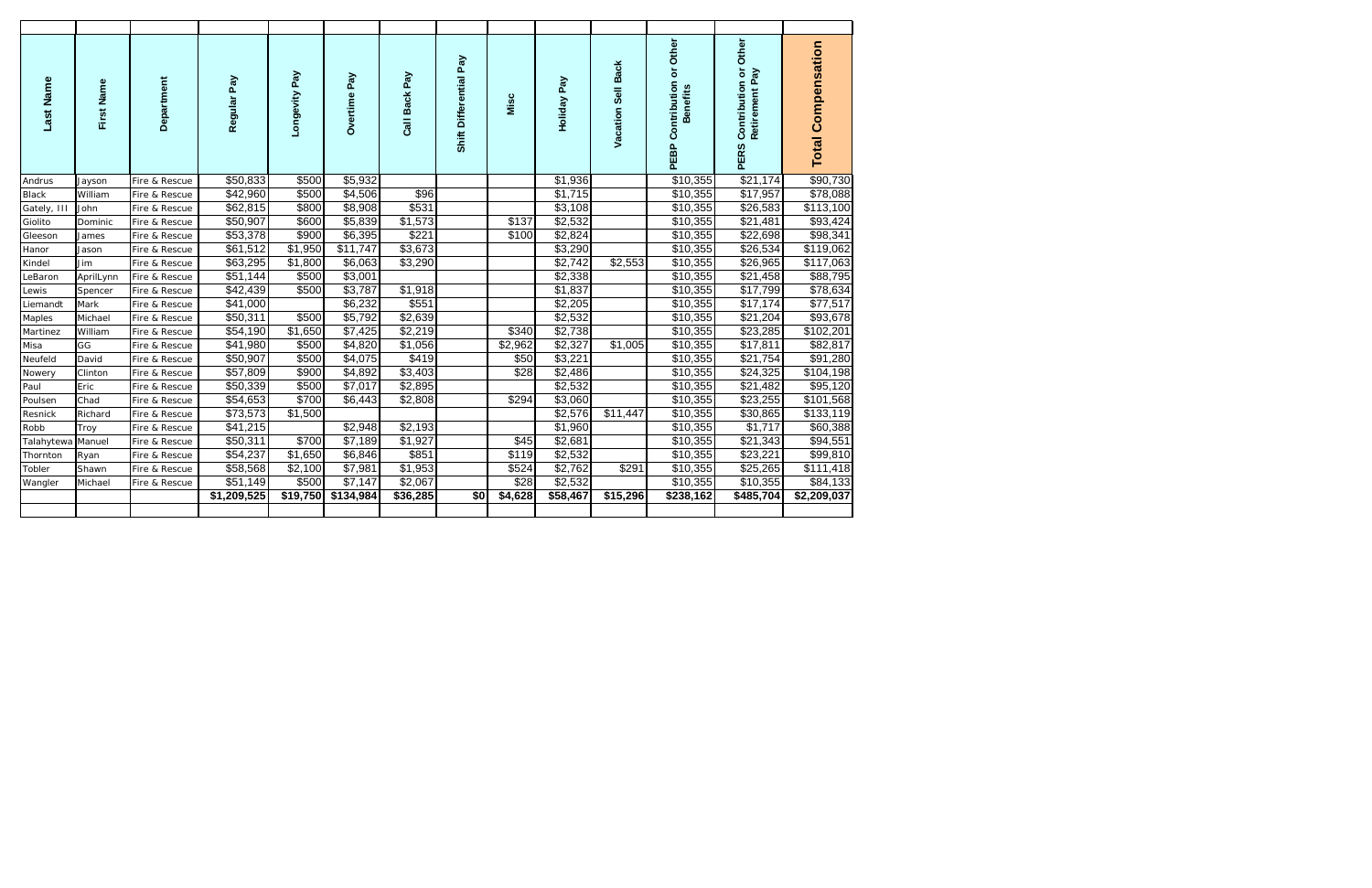| Last Name         | First Name | Department             | Regular Pay | Longevity Pay | Overtime Pay | Call Back Pay | Shift Differential Pay | Misc | Holiday Pay | Vacation Sell Back | PEBP Contribution or Other<br><b>Benefits</b> | Other<br>Contribution or<br>Retirement Pay<br><b>PERS</b> | <b>Total Compensation</b> |
|-------------------|------------|------------------------|-------------|---------------|--------------|---------------|------------------------|------|-------------|--------------------|-----------------------------------------------|-----------------------------------------------------------|---------------------------|
| Barton            | Andrew     | City Manager           | \$72,013    |               |              |               |                        |      | \$2,626     |                    | \$6,888                                       | \$17,727                                                  | \$99,254                  |
| Bohne             | Richard    | Leisure Service        | \$22,250    |               |              |               |                        |      | \$322       | \$9,855            | \$0                                           | \$5,361                                                   | \$52,703                  |
| Bramlage          | Mark       | Public Works           | \$67,670    | \$2,125       |              |               |                        |      | \$3,126     | \$2,307            | $\overline{$}10,355$                          | \$17,319                                                  | \$103,302                 |
| Callahan          | Mikeil     | <b>Internal Servic</b> | \$50,559    |               |              |               |                        |      | \$2,992     | \$9,171            | \$6,060                                       | \$12,718                                                  | \$90,201                  |
| Cardenas          | Debbie     | <b>Internal Servic</b> | \$66,030    |               |              |               |                        |      | \$2,538     |                    | \$7,754                                       | \$16,285                                                  | \$92,606                  |
| Dalton            | Lonnie     | Leisure Service        | \$42,978    | \$1,500       | \$402        |               |                        |      | \$1,859     | \$5,088            | \$10,355                                      | \$11,536                                                  | \$76,354                  |
| Dangerfield Bryan |            | Economic Deve          | \$82,821    | \$300         |              |               |                        |      | \$3,076     | \$1,375            | \$10,355                                      | \$20,472                                                  | \$118,399                 |
| Dodd              | Ron        | Court                  | \$82,996    | \$4,050       |              |               |                        |      | \$3,742     |                    | \$10,355                                      | \$21,562                                                  | \$122,705                 |
| Empey             | David      | Finance                | \$5,685     |               |              |               |                        |      | \$1,232     | \$12,331           | \$867                                         | \$1,643                                                   | \$37,993                  |
| Higley            | John       | Fire & Rescue          | \$87,265    | \$700         |              |               |                        |      | \$3,931     | \$2,034            | \$10,355                                      | \$36,528                                                  | \$140,813                 |
| Hunt              | Cheryl     | City Attorney          | \$99,297    | \$800         |              |               |                        |      | \$4,833     | \$4,159            | \$10,355                                      | \$24,921                                                  | \$144,365                 |
| Lawson            | Cherry     | <b>Internal Servic</b> | \$63,919    | \$300         |              |               |                        |      | \$2,866     |                    | \$10,355                                      | \$15,933                                                  | \$93,372                  |
| Marshall          | Dirk       | Information Te         | \$64,751    | \$2,000       |              |               |                        |      | \$3,099     | \$4,329            | \$10,355                                      | \$16,589                                                  | \$103,368                 |
| Melendez          | Dorothea   | Finance                | \$55,914    | \$400         |              |               |                        |      | \$2,620     | \$2,446            | \$10,355                                      | \$13,997                                                  | \$85,731                  |
| Montoya           | Nicholas   | Leisure Service        | \$59,096    | \$1,875       |              |               |                        |      | \$2,170     | \$6,070            | \$10,355                                      | \$14,996                                                  | 396,705                   |
| Newlin            | Lance      | Public Works           | \$80,318    | \$500         |              |               |                        |      | \$3,823     | \$1,387            | \$10,355                                      | \$20,102                                                  | \$116,736                 |
| Robison           | John       | Public Works           | \$76,139    | \$3,750       |              |               |                        |      | \$3,825     |                    | \$10,355                                      | \$19,882                                                  | \$116,559                 |
| Sawyer            | Kurt       | City Manager           | \$98,372    | \$3,300       |              |               |                        |      | \$4,187     | \$8,322            | \$10,355                                      | \$25,141                                                  | \$151,965                 |
| Tanner            | Bill       | Public Works           | \$94,288    | \$3,300       |              |               |                        |      | \$4,030     | \$1,097            | \$10,355                                      | \$24,134                                                  | \$140,888                 |
| Tanner            | Troy       | Police                 | \$98,241    | \$2,125       |              |               |                        |      | \$4,642     | \$14,205           | \$10,355                                      | \$41,740                                                  | \$176,963                 |
| Toone             | Ryan       | City Attorney          | \$75,854    | \$400         |              |               |                        |      | \$4,065     | \$1,576            | \$10,355                                      | \$19,073                                                  | \$111,323                 |
| Woods             | Randy      | Public Works           | \$65,921    | \$2,375       |              |               |                        |      | \$3,115     |                    | \$10,355                                      | \$16,960                                                  | \$100,300                 |
|                   |            |                        | \$1,512,375 | \$29,800      | \$402        | \$0           | \$0                    | \$0  | \$68,720    | \$85,753           | \$197,601                                     | \$414,620                                                 | \$2,372,604               |
|                   |            |                        |             |               |              |               |                        |      |             |                    |                                               |                                                           |                           |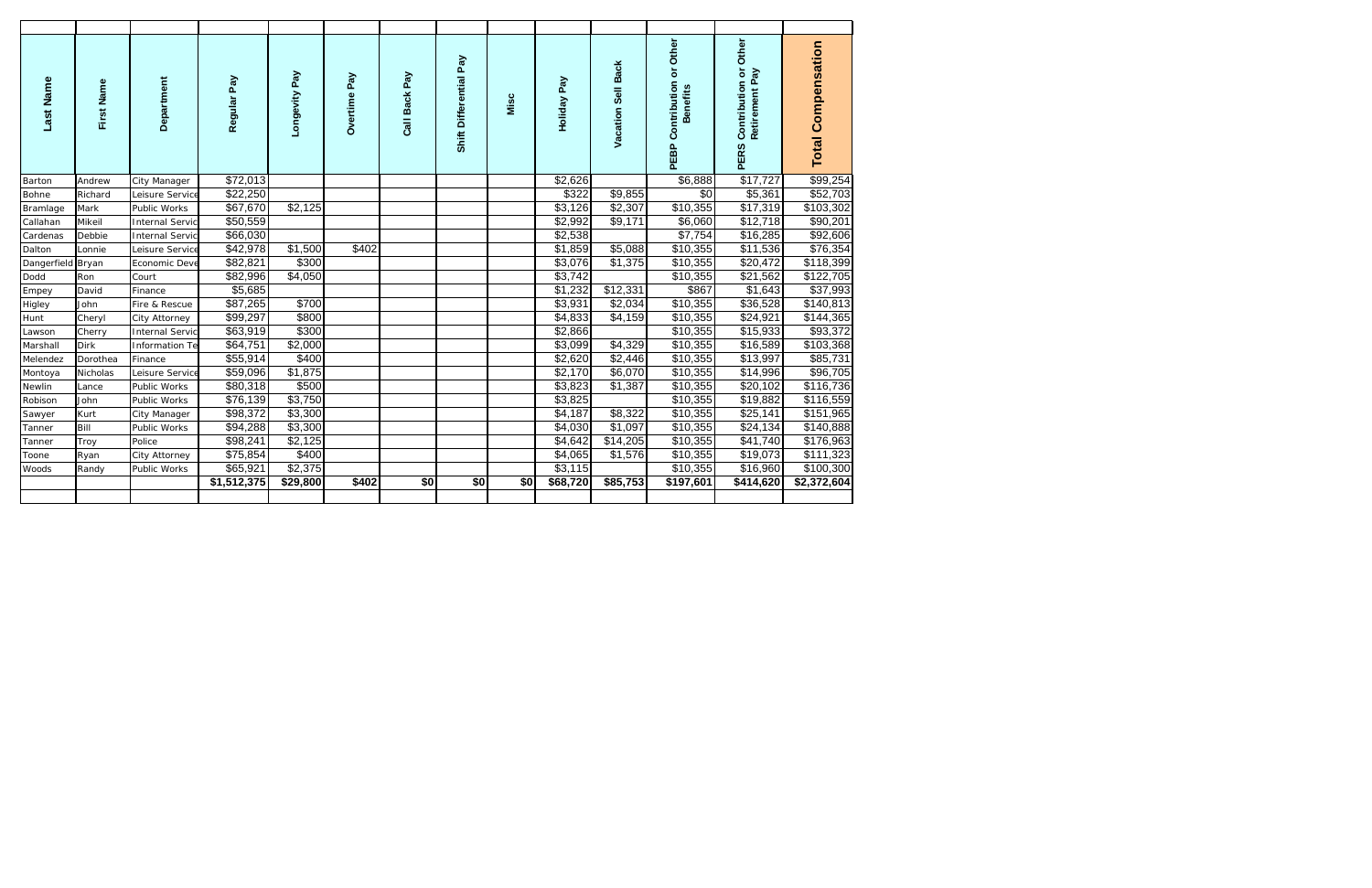| Last Name           | First Name         | Department       | Regular Pay          | Longevity Pay    | Overtime Pay        | Call Back Pay | Shift Differential Pay | Misc    | Holiday Pay         | Vacation Sell Back | Other<br>$\overline{\sigma}$<br><b>PEBP Contribution</b><br><b>Benefits</b> | Other<br>Contribution or<br>Retirement Pay<br><b>PERS</b> | <b>Total Compensation</b> |
|---------------------|--------------------|------------------|----------------------|------------------|---------------------|---------------|------------------------|---------|---------------------|--------------------|-----------------------------------------------------------------------------|-----------------------------------------------------------|---------------------------|
| Alejos              | David              | Police           | \$48,335             | \$875            | \$7,963             | \$244         | \$3,000                | \$650   | \$2,544             |                    | \$10,355                                                                    | \$21,765                                                  | \$97,651                  |
| Averett             | Quinn              | Police           | \$40,626             |                  | \$12,055            |               | \$2,250                | \$2,225 | $\overline{$}1,931$ |                    | \$8,621                                                                     | \$17,811                                                  | \$87,295                  |
| Barr                | Lance              | Police           | \$7,587              |                  |                     |               |                        | \$5,000 |                     | \$476              | \$867                                                                       | \$3,074                                                   | \$21,187                  |
| <b>Bruehl</b>       | Steve              | Police           | \$65,874             | \$2,100          | \$9,474             |               | \$2,250                |         | \$3,603             |                    | \$10,355                                                                    | \$29,396                                                  | \$125,816                 |
| <b>Bundy</b>        | Jordan             | Police           | \$47,597             |                  | \$15,731            |               | \$3,250                | \$936   | \$2,478             |                    | \$10,355                                                                    | \$21,197                                                  | \$104,544                 |
| <b>Bundy</b>        | Taylor             | Police           | \$40,583             |                  | \$3,868             |               | \$125                  | \$425   | \$2,422             |                    | \$9,488                                                                     | \$17,144                                                  | $\overline{$}74,831$      |
| Charles             | Robert             | Police           | \$94,192             | \$2,125          |                     |               |                        |         | \$3,675             | \$4,355            | \$10,355                                                                    | \$39,747                                                  | \$156,249                 |
| Chesley             | Joseph             | Police           | \$65,021             | \$625            | \$26,425            |               | \$3,250                | \$625   | \$3,419             |                    | \$10,355                                                                    | \$28,745                                                  | \$141,465                 |
| Douglas             | lan                | Police           | \$65,591             | \$2,100          | \$4,970             |               | \$125                  | \$650   | \$2,859             |                    | \$10,355                                                                    | \$28,094                                                  | \$117,384                 |
| Empey               | Craig              | Police           | \$50,905             | \$750            | \$3,817             |               | \$1,500                |         | \$2,564             |                    | \$10,355                                                                    | \$22,148                                                  | \$93,839                  |
| Erickson            | Gary               | Police           | \$53,477             | \$1,950          | \$2,868             | \$14,706      |                        | \$106   | \$2,370             | \$2,070            | \$10,355                                                                    | \$23,745                                                  | \$116,762                 |
| Fails               | Tracy              | Police           | \$69,562             | \$1,800          | \$18,479            |               |                        | \$2,577 | \$3,427             |                    | \$10,355                                                                    | \$29,729                                                  | \$138,871                 |
| Goodsell            | Justin             | Police           | \$51,347             | \$625            | \$12,381            |               | \$850                  | \$600   | \$2,426             |                    | \$10,355                                                                    | \$21,961                                                  | \$102,556                 |
| Grassanovit         | John               | Police           | \$53,150             | \$1,800          | \$4,215             |               | \$2,550                |         | \$2,427             |                    | \$10,355                                                                    | \$23,821                                                  | \$100,837                 |
| Hardy               | Vernon             | Police           | \$6,118              |                  |                     |               |                        |         | \$255               | \$471              | \$867                                                                       | \$2,533                                                   | \$13,863                  |
| Haun                | Brian              | Police           | \$41,673             | \$625            | \$4,012             |               | \$450                  | \$1,671 | \$2,422             |                    | \$10,355                                                                    | \$17,955                                                  | \$80,962                  |
| Hoggard             | Celia              | Police           | $\overline{$}67,415$ | \$2,800          | \$3,068             | \$1,049       |                        |         | \$2,587             |                    | \$10,355                                                                    | \$29,886                                                  | \$122,502                 |
| Hunter              | Brian              | Police           | \$40,331             |                  | \$3,398             |               | \$2,475                |         | \$2,225             |                    | \$10,355                                                                    | \$17,900                                                  | \$78,484                  |
| Iverson             | Michael            | Police           | \$10,766             |                  |                     |               | \$250                  |         | \$1,211             |                    | \$2,577                                                                     | \$4,860                                                   | \$20,213                  |
| Knight              | Brent              | Police           | \$41,673             |                  | \$1,163             |               |                        | \$1,634 | \$1,947             |                    | \$10,355                                                                    | \$17,339                                                  | \$75,911                  |
| Larsen              | Clarissa           | Police           | \$83,481             | \$2,125          |                     |               |                        | \$65    | \$4,401             | \$6,770            | \$10,355                                                                    | \$35,829                                                  | \$143,925                 |
| Macias              | Jaime              | Police           | \$25,778             |                  | $\overline{$}1,597$ |               | \$2,000                | \$2,283 | \$328<br>\$2,340    | \$4,372            | \$4,334                                                                     | \$11,172                                                  | \$58,684                  |
| Magadan             | Michael            | Police           | \$48,928             | \$875            | \$6,696             |               | \$2,875                | \$550   |                     |                    | \$10,355                                                                    | \$21,869                                                  | \$96,288                  |
| Medina              | Wendy              | Police           | \$45,708<br>\$45,556 | \$1,800<br>\$875 | \$869<br>\$2,342    |               | \$3,100                | \$1,783 | \$1,105<br>\$1,947  |                    | \$10,355<br>\$10,355                                                        | \$14,647<br>\$20,463                                      | \$74,484<br>\$89,182      |
| Musser<br>Oliver    | Joseph             | Police           | \$43,433             | \$625            | \$1,355             |               | \$1,750                |         | \$1,492             |                    | \$10,355                                                                    | \$18,802                                                  | \$79,611                  |
|                     | Wyatt              | Police           | \$25,699             |                  | \$3,758             |               |                        |         | \$697               | \$3,183            | \$5,201                                                                     | \$10,493                                                  | \$52,378                  |
| Reeping<br>Richmond | Mark<br>Ron        | Police<br>Police | \$69,128             | \$2,800          | \$554               | \$1,355       |                        | \$3,025 | \$3,111             |                    | \$10,355                                                                    | \$30,445                                                  | \$124,030                 |
| Rowley              | Christopher Police |                  | \$59,428             | \$750            | \$14,894            |               | \$3,250                | \$650   | \$3,193             |                    | \$10,355                                                                    | \$26,482                                                  | \$122,002                 |
| Smaellie            | Douglas            | Police           | \$45,760             | \$1,125          | \$14,948            |               | \$1,000                | \$250   | \$2,811             |                    | \$10,355                                                                    | \$20,152                                                  | \$99,161                  |
| Smith               | Jeffrey            | Police           | \$49,955             | \$625            | \$4,283             | \$364         |                        | \$625   | \$1,341             |                    | \$10,355                                                                    | \$20,696                                                  | \$90,044                  |
| Southwick           | Randall            | Police           | \$47,656             | \$625            | \$3,407             |               | \$1,625                |         | \$2,510             |                    | \$10,355                                                                    | \$20,835                                                  | \$89,773                  |
| Stepp               | Robert             | Police           | \$50,382             | \$2,625          | \$4,544             |               | \$375                  | \$125   | \$1,478             |                    | \$6,919                                                                     | \$21,807                                                  | \$90,005                  |
| Swanson             | Bradley            | Police           | \$61,670             | \$1,950          | \$7,162             | \$637         | \$1,975                | \$2,150 | \$3,131             |                    | \$10,355                                                                    | \$27,354                                                  | \$118,183                 |
| Taylor              | Scott              | Police           | \$81,123             | \$4,800          | \$652               | \$407         |                        | \$8,775 | \$2,425             | \$3,929            | \$10,355                                                                    | \$35,280                                                  | \$151,885                 |
| Thornley            | Cody               | Police           | \$45,978             | \$1,650          | \$9,304             | \$152         | \$200                  |         | \$2,486             |                    | \$10,355                                                                    | \$20,000                                                  | \$93,183                  |
| Tobler              | <b>Bradley</b>     | Police           | \$67,854             |                  | \$6,618             | \$397         |                        | \$2,956 | \$2,739             | \$2,687            | \$10,355                                                                    | \$28,061                                                  | \$123,467                 |
| Van Houten Mike     |                    | Police           | \$81,867             | \$4,800          | \$1,729             | \$4,455       |                        | \$575   | \$3,165             |                    | \$10,355                                                                    | \$37,091                                                  | \$150,241                 |
| Wilkins             | Darin              | Police           | \$57,096             | \$1,650          |                     |               |                        |         | \$2,278             |                    | \$10,355                                                                    | \$24,257                                                  | \$97,437                  |
| Woods               | John               | Police           | \$54,687             | \$2,100          | \$8,050             | \$1,162       | \$375                  | \$650   | \$3,211             | \$2,074            | \$10,355                                                                    | \$24,044                                                  | \$110,021                 |
|                     |                    |                  | \$2,052,991          | \$49,975         | \$226,651           | \$24,929      | $$40,850$ \$41,561     |         | \$92,983            | \$30,387           | \$370,230                                                                   | \$888,627                                                 | \$3,925,205               |
|                     |                    |                  |                      |                  |                     |               |                        |         |                     |                    |                                                                             |                                                           |                           |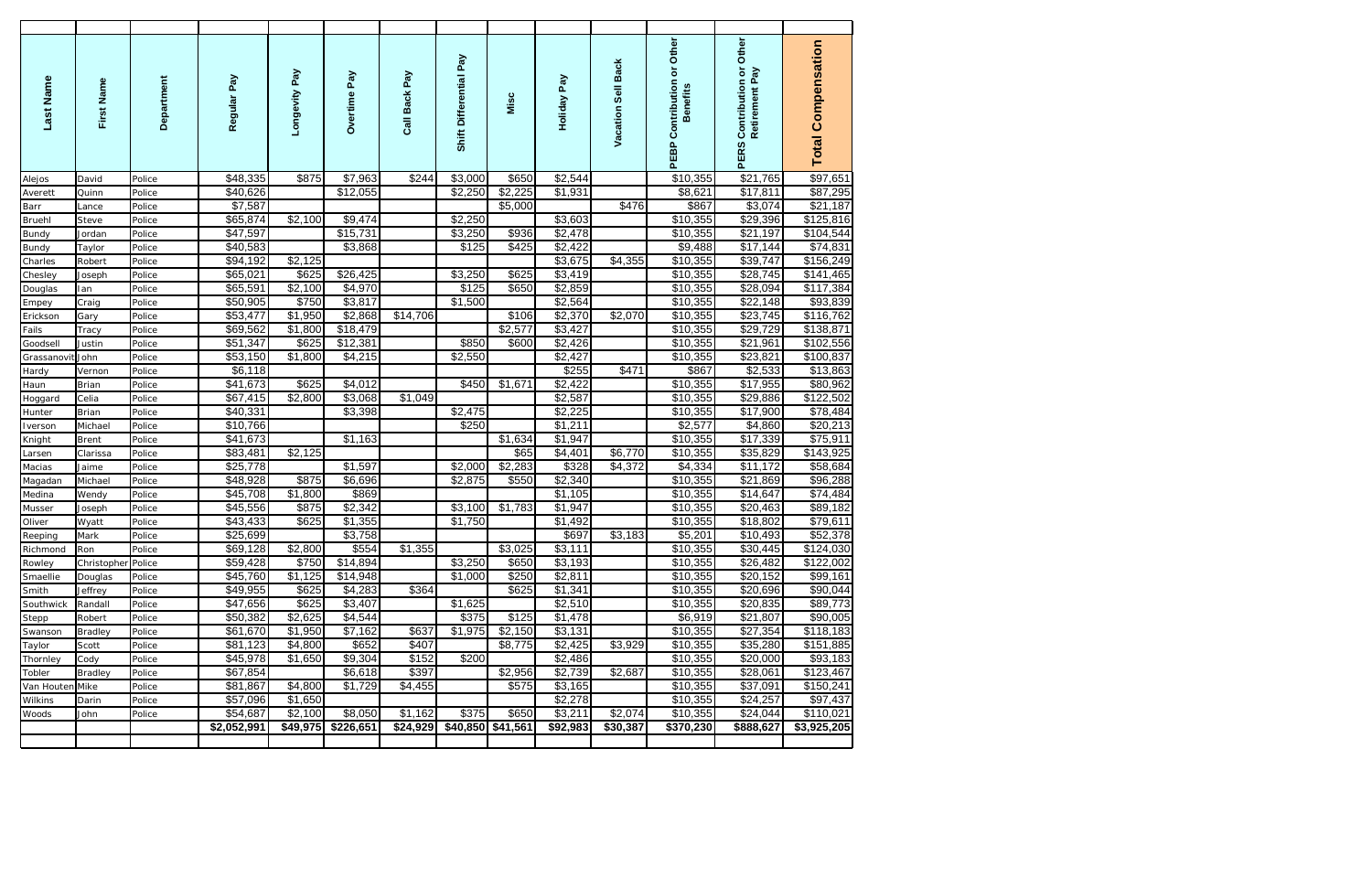| Last Name     | First Name | Department             | Regular Pay | Longevity Pay | Overtime Pay | Call Back Pay | Shift Differential Pay | Misc    | Holiday Pay         | Vacation Sell Back | PEBP Contribution or Other<br><b>Benefits</b> | PERS Contribution or Other<br>Retirement Pay | <b>Total Compensation</b> |
|---------------|------------|------------------------|-------------|---------------|--------------|---------------|------------------------|---------|---------------------|--------------------|-----------------------------------------------|----------------------------------------------|---------------------------|
| Anderson      | Vickie     | Leisure Service        | \$39,699    | \$1,875       |              |               |                        |         | \$2,005             | \$2,858            | $\sqrt{$10,355}$                              | \$10,350                                     | \$67,141                  |
| Andrade       | Arnoldo    | Police                 | \$37,234    | \$700         | \$4,979      |               | \$200                  | \$50    | \$1,015             | \$1,684            | \$10,355                                      | \$9,889                                      | \$68,594                  |
| Ashford       | James      | Leisure Service        | \$33,933    | \$700         | \$231        |               |                        |         | \$1,508             |                    | $\overline{$}10,355$                          | \$8,583                                      | \$55,710                  |
| Baker         | Aaron      | Economic Deve          | \$67,430    | \$600         |              |               |                        | \$973   | \$2,909             |                    | \$10,355                                      | \$16,848                                     | \$99,116                  |
| Baltazar      | Yvette     | Leisure Service        | \$28,707    | \$600         |              |               |                        |         | \$568               |                    | \$10,355                                      | \$7,095                                      | \$47,325                  |
| Beaver        | Maria      | Police                 | \$13,408    |               | \$62         |               |                        |         | \$833               | \$1,378            | $\overline{$3,467}$                           | \$3,397                                      | \$22,588                  |
| Belalcazar    | Griseyda   | Leisure Service        | \$41,450    | \$1,500       |              |               |                        |         | \$1,869             |                    | \$10,355                                      | \$10,644                                     | \$65,818                  |
| Bennett       | Michael    | <b>Internal Servic</b> | \$50,666    | \$2,375       | \$3,367      |               | \$200                  |         | \$989               |                    | \$10,355                                      | \$12,879                                     | \$80,830                  |
| <b>Biskup</b> | Cynthia    | City Attorney          | \$45,663    | \$600         |              |               |                        | \$1,670 | \$2,282             |                    | \$10,355                                      | \$11,529                                     | $\overline{$72,099}$      |
| Blaber        | Tysha      | Public Works           | \$41,501    | \$800         | \$89         |               |                        |         | \$1,872             | \$3,045            | \$10,355                                      | \$10,491                                     | \$68,153                  |
| <b>Burton</b> | Charles    | Development S          | \$59,196    | \$2,125       |              |               |                        |         | \$2,979             |                    | \$10,355                                      | \$15,271                                     | \$90,751                  |
| Caplinger     | Beth Ann   | Information Te         | \$45,271    | \$1,250       |              |               |                        |         | \$2,045             |                    | \$10,355                                      | \$11,534                                     | \$70,454                  |
| Carter        | Wes        | Public Works           | \$40,251    | \$700         |              |               | \$150                  |         | \$3,369             |                    | \$10,355                                      | \$10,526                                     | \$65,601                  |
| Cude          | Robin      | Development S          | \$48,674    | \$1,875       |              |               |                        |         | \$2,470             | \$505              | \$10,355                                      | \$12,592                                     | \$76,471                  |
| Curto         | Edward     | Public Works           | \$38,026    | \$1,500       | \$1,372      |               |                        |         | \$1,860             |                    | \$10,355                                      | \$9,829                                      | \$63,342                  |
| Darragh       | Kristan    | <b>Internal Servic</b> | \$13,332    |               |              |               |                        |         | \$390               |                    | \$6,027                                       | \$3,259                                      | 323,008                   |
| <b>DePew</b>  | Sandra     | Police                 | \$35,360    |               | \$9,495      |               | \$1,300                |         |                     |                    | \$10,355                                      | \$8,707                                      | \$65,217                  |
| Dorado        | Juan       | Leisure Service        | \$30,159    | \$600         | \$209        |               |                        |         | $\overline{$}1,480$ |                    | \$10,355                                      | \$7,657                                      | \$50,860                  |
| Drabner       | Sonja      | Fire & Rescue          | \$30,027    |               |              |               |                        |         | \$1,523             | \$7,615            | \$7,778                                       | $\overline{$}7,493$                          | \$61,424                  |
| Eastwood      | Joy        | City Manager           | \$41,064    | \$400         |              |               |                        | \$162   | \$1,846             |                    | \$10,355                                      | \$10,286                                     | \$64,114                  |
| Felix         | Concepcion | Leisure Service        | \$24,089    | \$1,750       | \$65         |               |                        | \$216   | $\overline{$}1,085$ |                    | \$9,488                                       | \$6,394                                      | \$43,086                  |
| Fowles        | Kristine   | Police                 | \$38,033    | \$400         | \$6,367      |               | \$400                  | \$136   |                     |                    | \$10,355                                      | \$9,223                                      | \$64,913                  |
| Gale          | Amy        | Court                  | \$33,437    | \$500         | \$729        |               |                        |         | \$1,717             |                    | \$10,355                                      | \$8,468                                      | \$55,204                  |
| Garcia        | Jeremiah   | Leisure Service        | \$37,173    | \$1,375       |              |               |                        |         | \$3,010             | \$2,529            | \$10,355                                      | \$9,870                                      | \$64,311                  |
| Garcia        | Vicente    | Leisure Service        | \$29,757    | \$400         | \$1,048      |               |                        |         | \$1,355             |                    | \$10,355                                      | \$7,484                                      | \$50,799                  |
| Hall          | Krissy     | Leisure Service        | \$31,696    | \$500         | \$251        |               |                        |         | $\sqrt{$1,550}$     |                    | \$10,355                                      | \$8,015                                      | \$52,367                  |
| Harding       | Carolyn    | Development S          | \$36,012    | \$800         |              |               |                        |         | \$1,819             |                    | \$10,355                                      | \$9,175                                      | \$58,160                  |
| Haun          | Carrie     | Police                 | \$35,942    | \$600         | \$5,972      |               | \$750                  | \$342   |                     |                    | \$10,355                                      | \$8,857                                      | \$62,819                  |
| Heath         | Richard    | Leisure Service        | \$36,694    | \$3,900       | \$353        |               |                        |         | \$1,630             |                    | \$10,355                                      | \$10,028                                     | \$63,361                  |